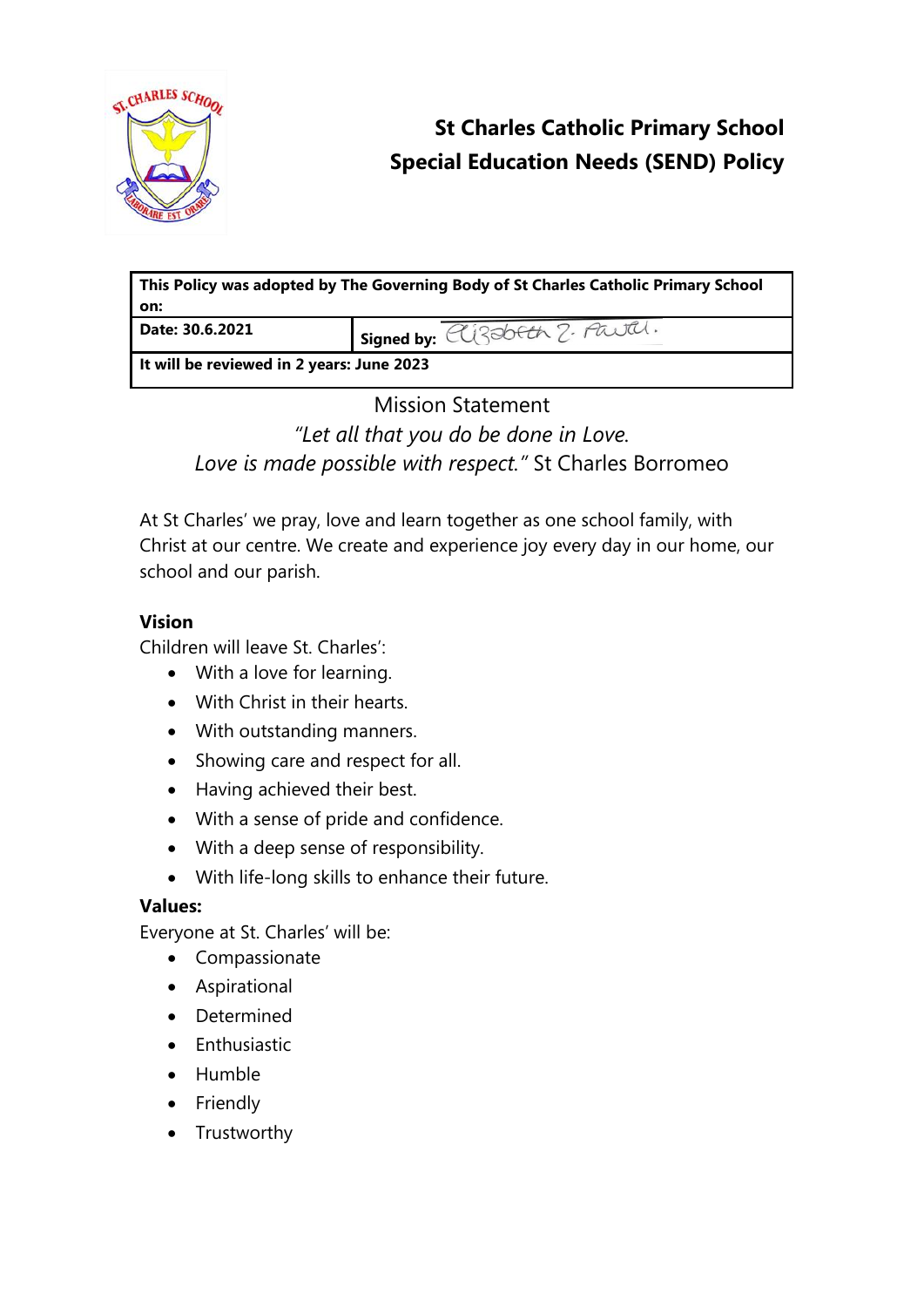# **COMPLIANCE**

This policy complies with the statutory requirement laid out in the SEND Code of Practice 0 – 25 (July 2014) 3.66 and has been written with reference to the following guidance and documents:

- Equality Act 2010: advice for schools DfE Feb 2013
- SEND Code of Practice  $0 25$  (July 2014)
- School SEN Information Report regulations (2018)
- Statutory Guidance on Supporting Pupils at school with medical conditions April 2014 The National Curriculum in England Key Stage 1 and 2 framework document Sept 2013
- Safeguarding Policy
- Accessibility Plan
- Teachers Standards 2012

At St Charles' Catholic Primary School, A Voluntary Academy, the Special Educational Needs Co-ordinator known as SENDCO, is Mrs Nicola Ramsell. The SENDCO is a qualified teacher and a member of the Senior Leadership team (Role of the SENDCO in Schools SEND Code of Practice Chapter 6). Mrs Ramsell has the National SENDCO Award Qualification email: [nramsell@st-charles.leics.sch.uk](mailto:nramsell@st-charles.leics.sch.uk)

Our Send Governors are Matthew O'Neill and Chris Ingamells.

This Policy is carried out within the context and spirit of the school's Mission Statement. It supports and reinforces the aims of St Charles' Catholic Primary School, A Voluntary Academy, valuing all children equally and as individuals.

## **AIM**

We are committed to using our best endeavours to provide an appropriate and high quality education for all children at our school, which enables them to

- Achieve their best
- Become confident individuals living fulfilling lives
- Make successful transition to their next phase of education
- To respect the fundamental values of British society through our faith and love

We consider all teachers to be a teacher of every child, including those with special educational needs and disabilities. We have the highest aspirations and expectations for all pupils, including those with special educational needs.

We aim to achieve a community where parents and those working in school have a mutual trust and confidence in each other, created through clear, consistent approaches to communication and collaborative working, to enable outstanding outcomes for children with SEND.

We aim to provide all children, including those with special educational needs and disabilities, with a broad, balanced academic and social curriculum, which is accessible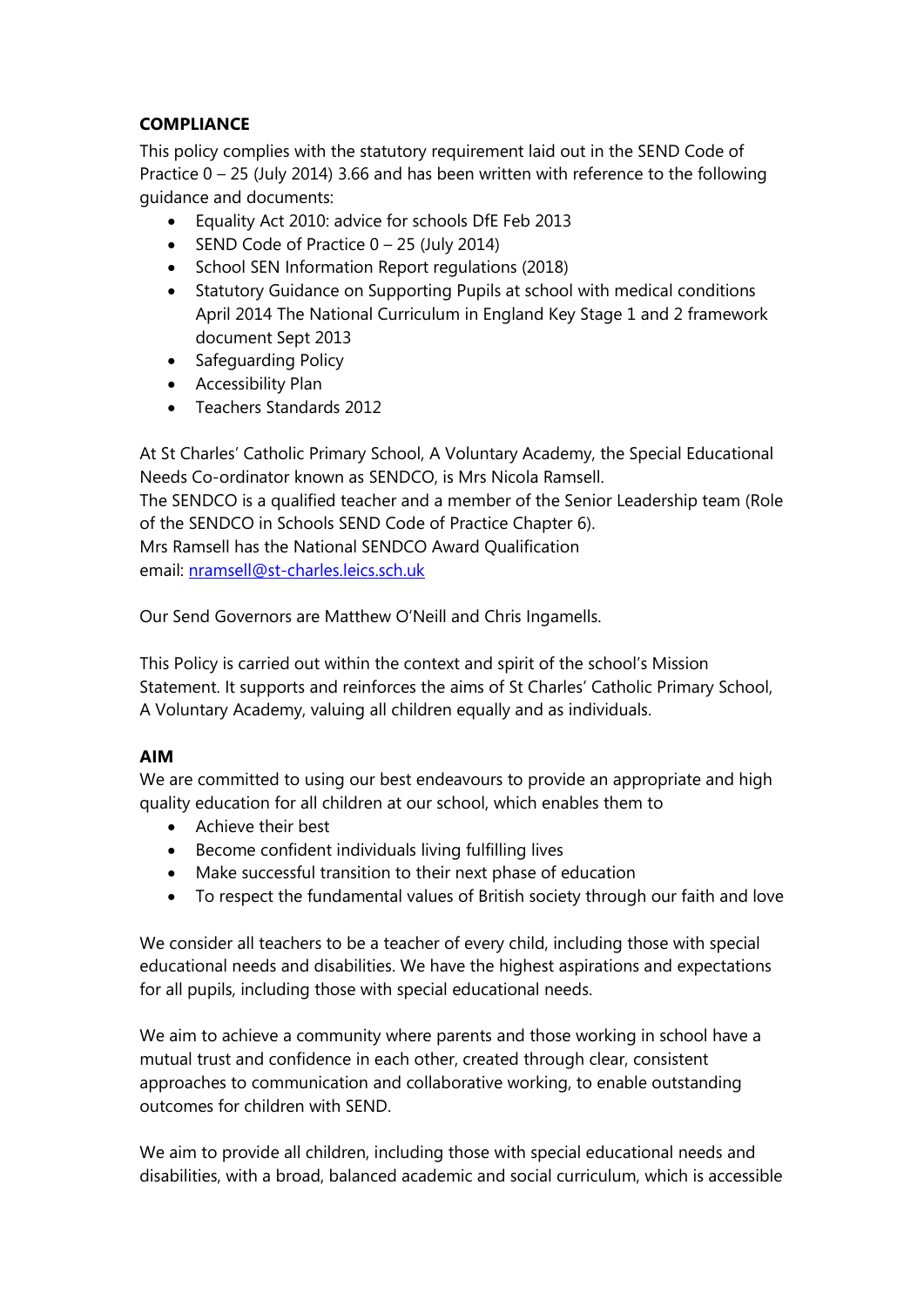and ensures they are fully included in all aspects of school life and feel equally valued and fully part of the school community.

## **OBJECTIVES**

To achieve this aim we will:

1. Strive to establish a fully inclusive school, where we promote respect and love of all, and create an environment where all children can be happy, flourish and feel safe.

2. We will respond to learners in ways, which take account of their varied needs and life experiences, moving away from an approach that locates a problem within the child, but means doing everything we can to meet a child's SEND.

3. We are committed to identifying a pupil's special educational needs at the earliest point and then making effective provision as this is known to improve long term outcomes.

4. Work in close partnership with parents to achieve these aims. We are committed to parents participating as fully as possible in decisions and being provided with information and support necessary to enable this.

5. Support pupils themselves to participate in discussions and express their views and be fully involved in decisions, which affect them encouraging them to become increasingly effective self-advocates.

6. Work in close partnership with a range of specialist agencies to enable us to provide effective targeted support.

7. Provide support, advice and training for all staff working with pupils with special educational needs to enable them to be increasingly able to adapt teaching to respond to the strengths and needs of all pupils.

8. Appoint a qualified Special Needs Coordinator who will have responsibility for the dayto-day operation of the SEND policy and coordination of specific provision made to support individual pupils with SEND, including those who have EHC plans. The Headteacher, SENDCO, all staff, the MAT SEND working group and the Governing Body will work within the guidance outlined in the SEND Code of Practice 0 -25 (July 2014)

## **IDENTIFICATION OF SPECIAL EDUCATIONAL NEEDS AND DISABILITY**

A pupil has SEND where their learning difficulty or disability calls for special educational provision to be made for them, that is provision different from or additional to that normally available to pupils of the same age.

For some children, SEND can be identified at an early age. However, for other children and young people difficulties become evident only as they develop. The identification of SEND is built into the overall approach to monitoring the progress and development of all pupils.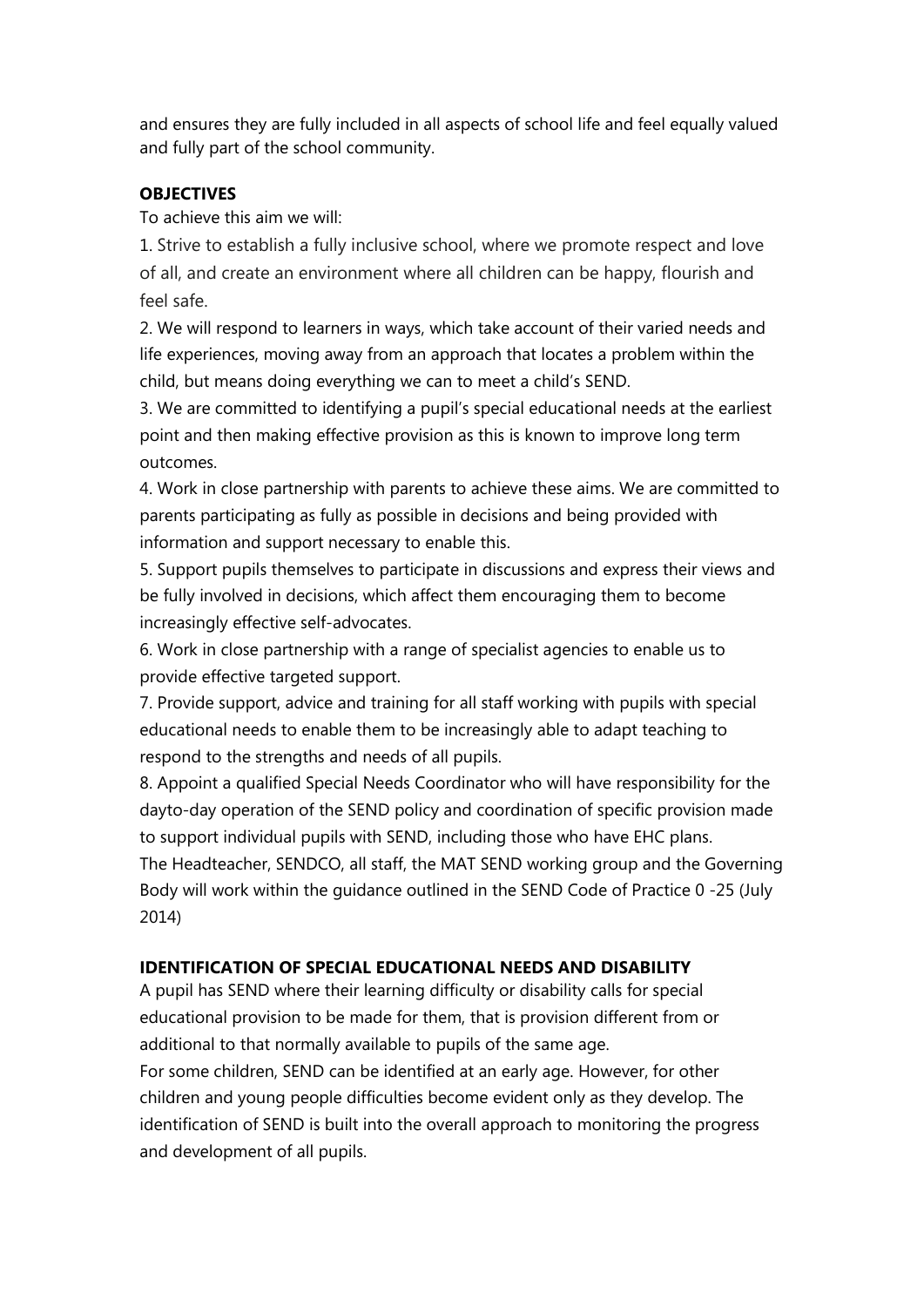Class teachers will assess each pupil's current skills and levels of attainment on entry, building on information from previous settings. Class teachers then make regular assessments of progress for all pupils identifying in particular where pupils are making less than expected progress given their age and individual circumstances. Where a pupil's progress is causing concern, this may be characterised by progress which:

- Is significantly slower than that of their peers starting from the same baseline
- Fails to match or better the child's previous rate of progress
- Fails to close the attainment gap between the child and their peers
- Widens the attainment gap. It can include progress in areas other than attainment – for instance where a pupil needs to make additional progress with wider development or social needs.

## **BROAD AREAS OF NEED AS OUTLINED IN THE SEND CODE OF PRACTICE (2014)**

These four broad areas give an overview of the range of needs that the school plans for and not to fit a pupil into a category. In practice, individual children or young people often have needs that cut across all these areas and their needs may change over time.

- Communication and Interaction
- Cognition and Learning
- Social, Emotional and Mental Health
- Sensory and/or Physical

The purpose of identification is to work out what action the school needs to take, not to fit a pupil into a category. In practice, individual children often have needs that cut across all these areas and their needs may change over time. In our school, the needs of the whole children will always be considered in this process.

There are other factors that may impact on progress and attainment that are not considered SEN:

- Disability
- Attendance and punctuality
- Health and Welfare
- English as an additional language
- Being in receipt of pupil premium grant
- Being a looked after child
- Being a child of a serviceman or service woman

Any concerns relating to a child's behaviour may be an underlying response to a need, which the school would work with parents to identify.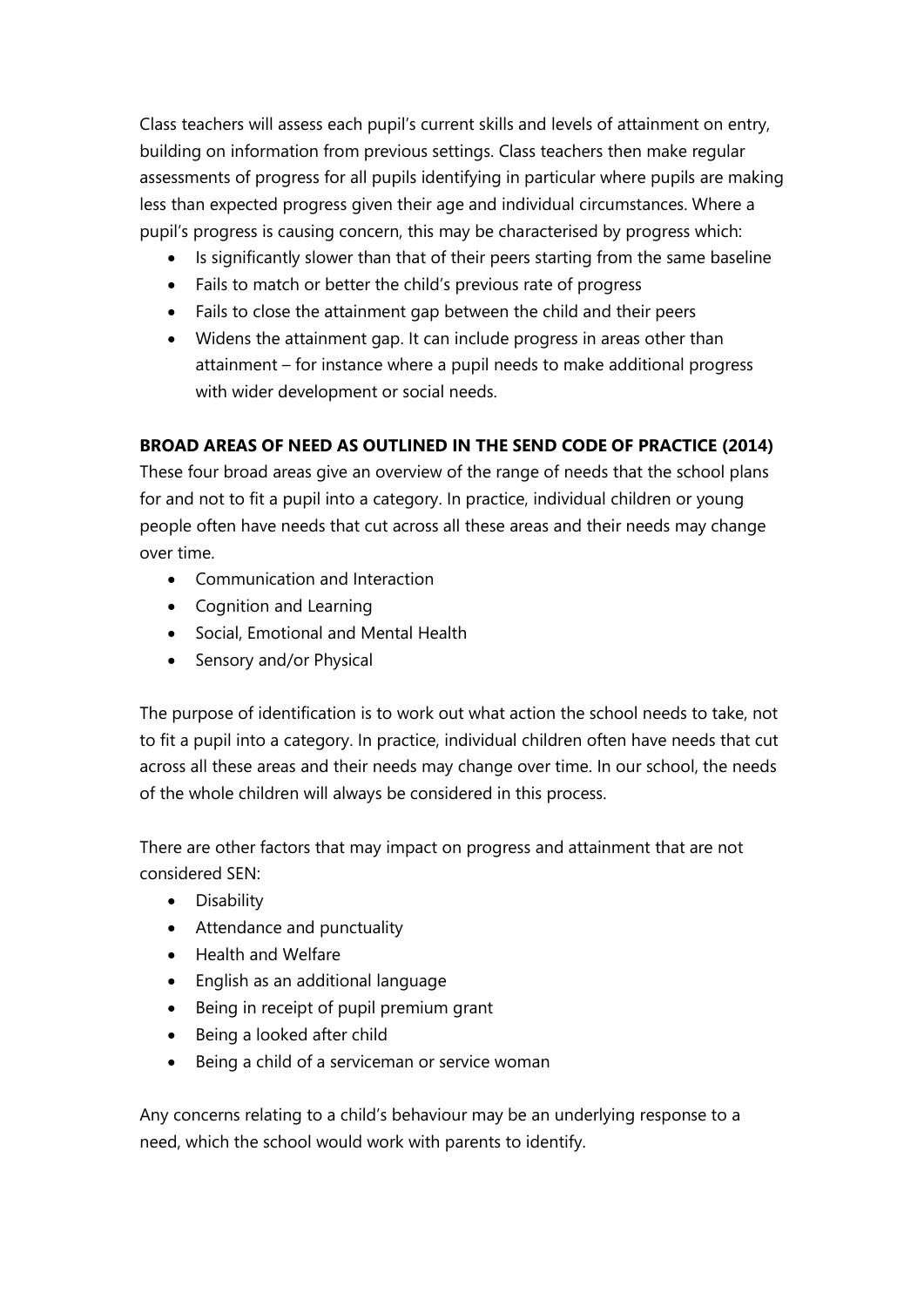#### **THE GRADUATED APPROACH TO SEND SUPPORT**

Identifying and adapting teaching to meet pupils' needs is a process that is in place for all pupils. The school has a rigorous and regular system, through termly pupil progress meetings, to identify where pupils are not making expected progress or working below national expectations. Class teachers will put in place if necessary, relevant and timely interventions, through quality first teaching, appropriate differentiation and in-class support, aimed at closing the gap or raising the attainment. The class teacher will also talk with parents to ensure there is a shared understanding of pupils needs and to gain parental perspective on any emerging concerns and areas of strength.

Where a pupil's needs are persistent, the class teacher will complete an initial concern form and arrange to meet with the SENDCO. At this meeting the requirement for additional assessments will be ascertained. Parents will be invited to attend a meeting and share their perspective. Where appropriate, the child's views will be sought. If, as a result of this process, it is clear that different and additional provision is required to meet the child's needs, the child will then be placed on the school SEN record at 'SEN Support'. The parents will be informed if the school is making special educational provision for a child. The class teacher remains responsible and accountable at all times for the progress and development of all children in his/her class, even where a child may be receiving support from a teaching assistant. High quality teaching differentiated for individual pupils is always seen as the first step in responding to pupils' who may have SEND.

Working together the SENDCO, class teacher, parents and child (where appropriate) will select appropriate support and intervention to meet the outcomes identified for the pupil, based on reliable evidence of effectiveness. Staff with sufficient skills and knowledge will deliver this. This SEN support will take the form of a four part cycle (assess - plan - do - review) through which earlier decisions and actions are revisited, refined and revised with a growing understanding of the pupils needs and of what supports the pupil in making good progress and securing good outcomes. This is known as the Graduated Approach. It draws on more detailed approaches, more frequent reviews and more specialist expertise in successive cycles in order to match interventions to the SEND of a child.

The effectiveness of the support and interventions and their impact on the pupil's progress will be reviewed each term. The review process will include an evaluation of the impact and quality of the support and intervention and the views of the pupil and their parents. This review will then feed back into the analysis of the pupil's needs. The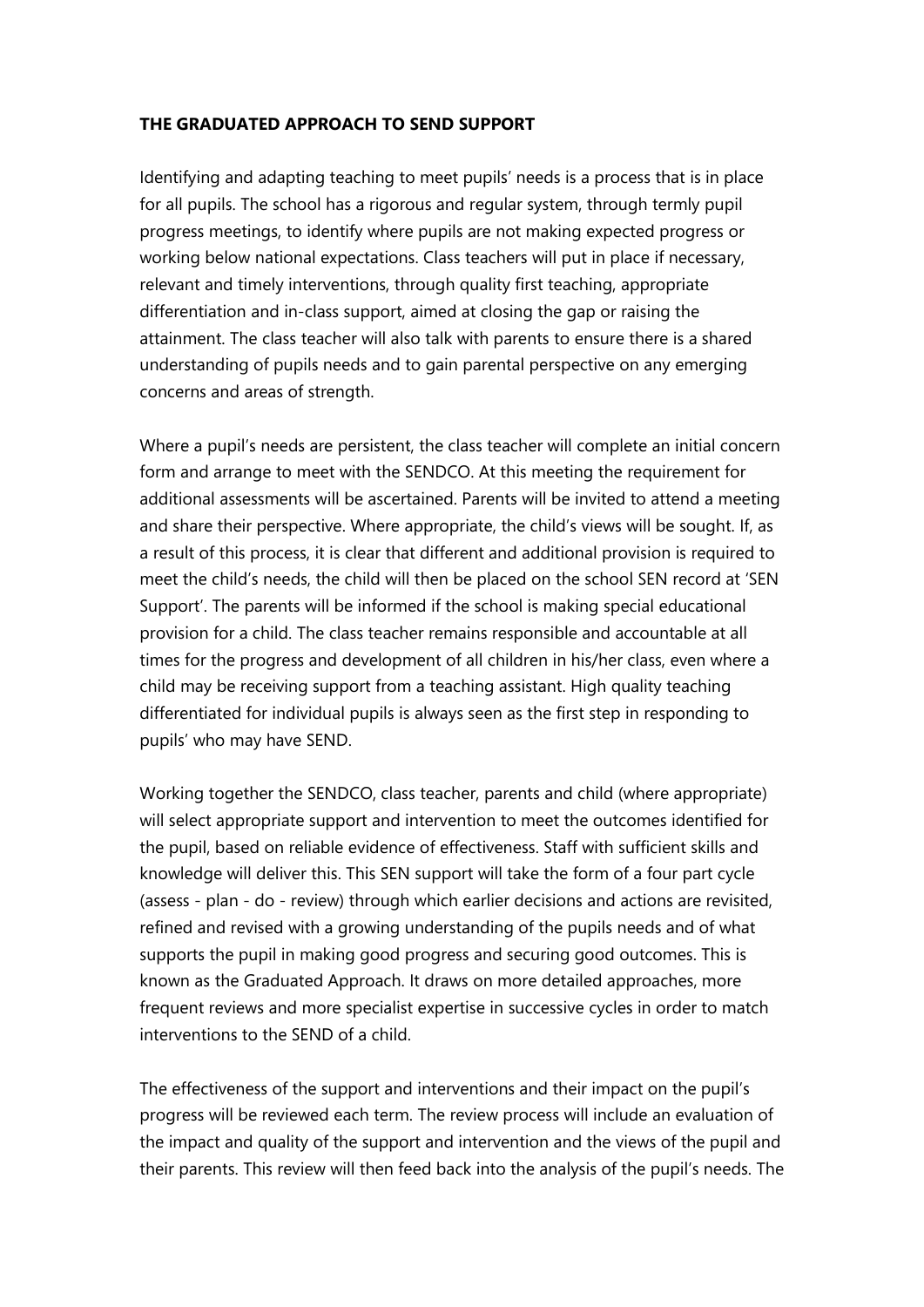class teacher, with support from the SENDCO where needed, will revise the support in light of the pupil's progress and development, deciding on any changes to the support and outcomes in consultation with the parent and pupil.

The school can involve specialists at any point to for advice regarding early identification and effective support. However, where a pupil continues to make less than expected progress, despite evidence-based support and interventions that are matched to the pupil's area of need, the school will consider involving specialists, including those secured by the school itself or from outside agencies. Parents will always be involved in any decision to involve specialists along with the child's class teacher and in appropriate cases, the child them self. Specialist agencies will only be contacted where parents are in agreement. It is the SENDCO's role to contact any specialist agencies and ensure that the involvement of specialists and what was discussed or agreed is recorded and shared and fully understood by parents, teaching staff and, where appropriate, the child.

The involvement of specialists and what was discussed or agreed will be recorded and shared with the parents and teaching staff supporting the child. Examples of specialist agencies used by and that are available to be used by the school:

- Educational psychologists
- Child and Adolescent Mental Health Services (CAMHS)
- Education Inclusion Service specialist teachers
- Specialist teachers for children with hearing and vision impairment, including multisensory impairment, and for those with a physical disability
- Speech and language therapists
- Occupational therapists and physiotherapists
- ASD services

In some cases, there is a charge for accessing specialist agency support; funding for which will come from the school's notional SEND budget and will be monitored by the SENDCOs and Headteacher.

Where pupils are made subject to an EHC plan, the school will work in close partnership with any specialist agencies as named on the Plan to provide support and specialist advice.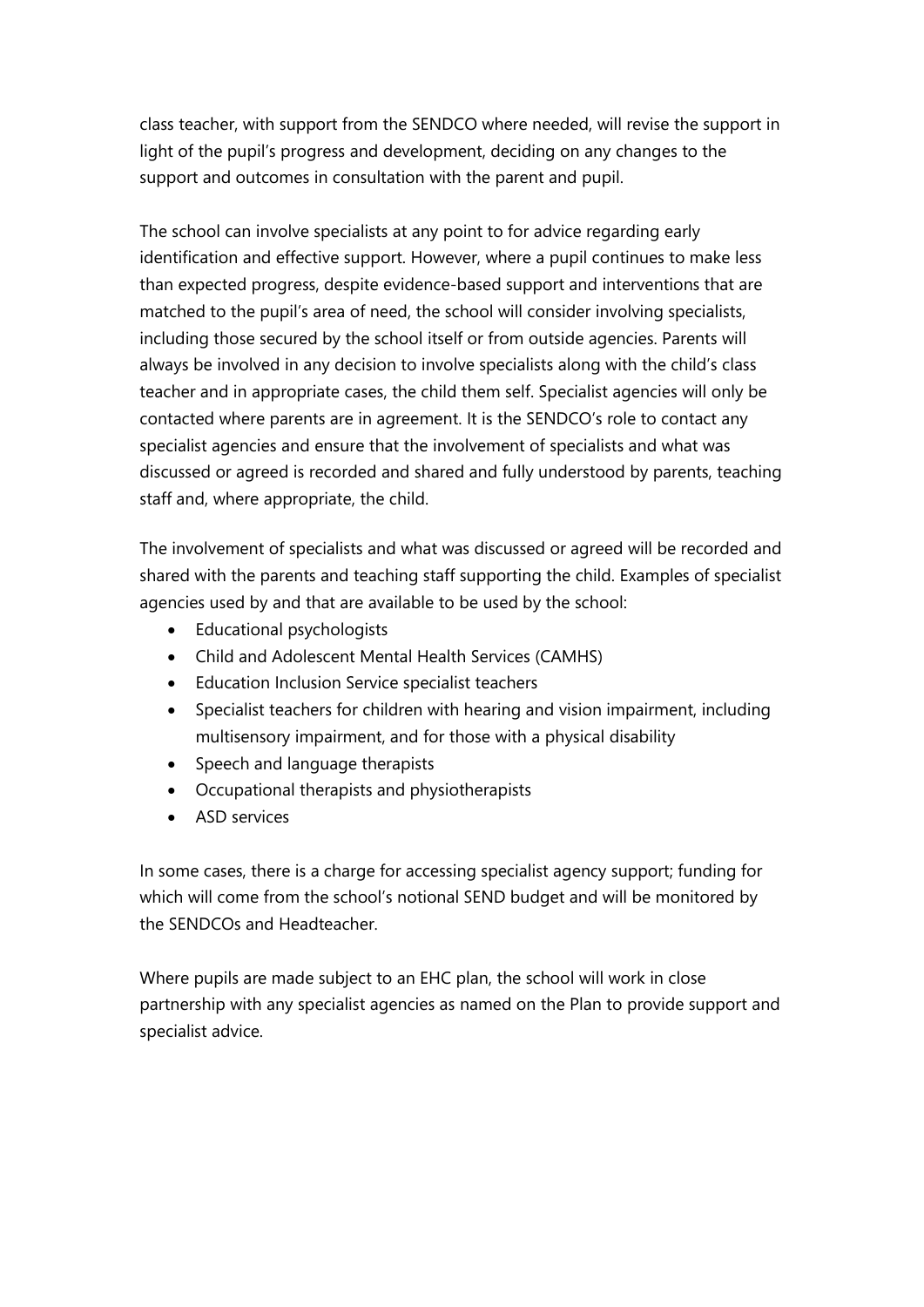# **THE LA SEND SUPPORT PLAN AND EDUCATION HEALTH AND CARE PLAN PROCESS**

Where the special educational provision required to meet the child or young person's needs cannot reasonably be provided from within the resources normally available to the school, the school, in consultation with parents, will consider if requesting Top-up Funding or Education, Health and Care assessment from the Local Authority is appropriate. To inform this decision, the SENDCO will have close regard to the local authority's criteria for funding through an SEND Support Plan or for an EHC Plan assessment.

This can be found on the Leicestershire Local Offer web site

(http://www.leics.gov.uk/index/children\_families/local\_offer.htm) along with information on the EHC plan coordinated assessment process and will be shared in full with parents to ensure they are confident and clear about what the process and how they are involved in it.

# **REMOVING PUPILS FROM THE SEND REGISTER**

In consultation with parents, the child will be considered for removal from the SEND register where he / she has made sustained good progress so that:

- Previous rates of progress have improved and sufficiently closed the attainment gap between the child and their peers of the same age,
- Where a child's wider development and /or social needs have improved and progress in the targeted area is sustained
- SEND Support is no longer required to ensure progress is sustained.

(Children who are on the register for medical reasons will remain so until no longer necessary)

## **SUPPORTING PARENTS/CARERS OF CHILDREN WITH SEND**

The school is fully committed to a meaningful partnership with parents of children with special educational needs where they can be as fully involved as possible in decisions and are provided with the information and support necessary to enable participation in those decisions.

The school will do this by:

- Always making parents feel welcome and actively listening to their concerns, wishes and aspirations for their child, instilling confidence and building effective partnerships.
- Providing all information in an accessible way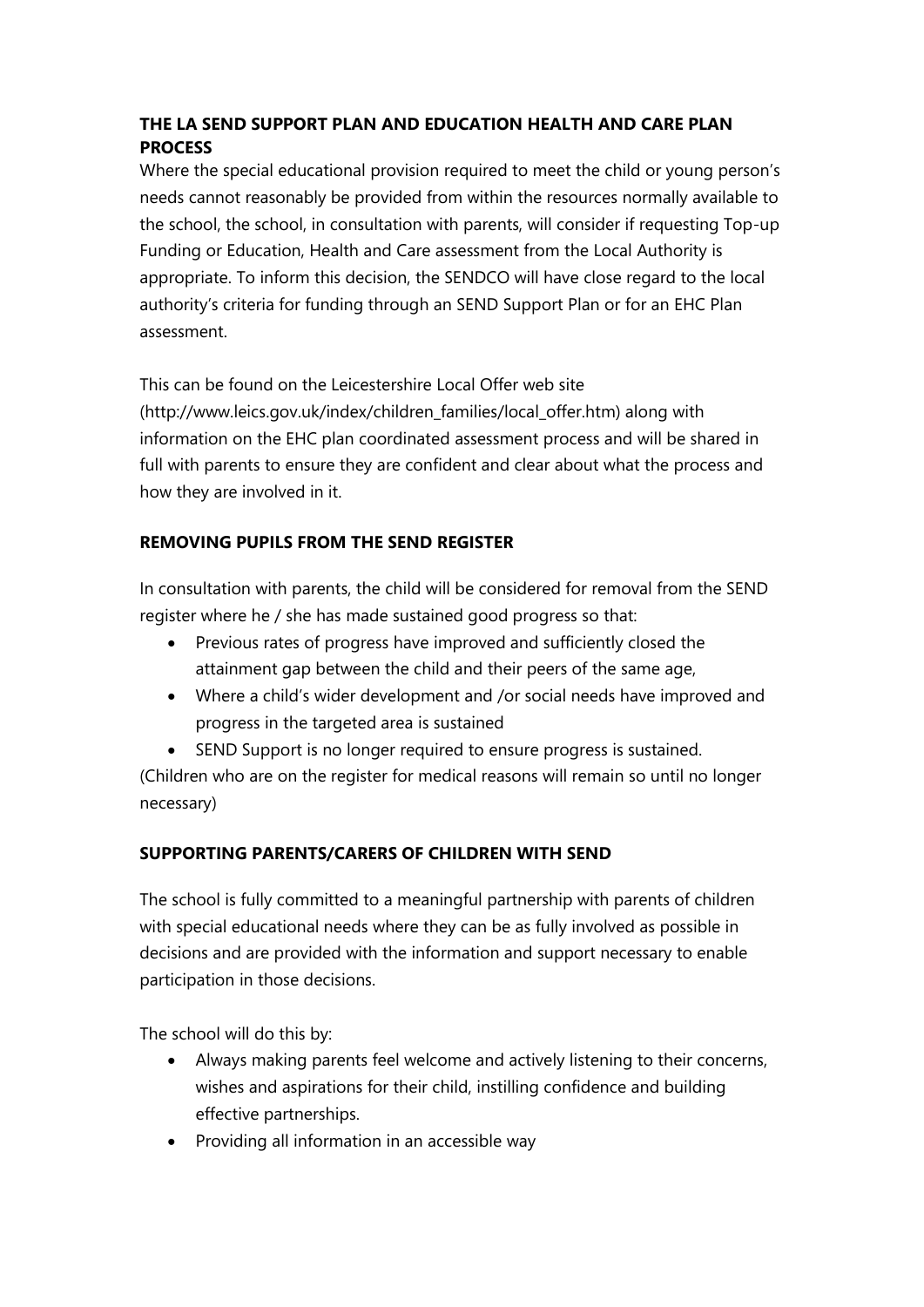- SENDCO available for meeting by appointment through the school office or by email. Publishing about how the school implements the SEND Policy on the school website following the information set out in the SEND information regulations (2014) and as part of the school's contribution to the Local Offer: [\(http://www.leics.gov.uk/index/children\\_families/local\\_offer.htm\)](http://www.leics.gov.uk/index/children_families/local_offer.htm)
- Class teachers meeting with parents, in addition to parent evening appointments, to discuss concerns regarding pupils' progress at the earliest opportunity, raised either by the class teacher or the parents themselves.
- Class teachers will invite parents of pupils with SEND in their class regularly, to set and review the outcomes of support, discuss the activities and support that will help achieve them, and identify the responsibilities of the parent, the pupil and the school. It will provide an opportunity for the parents to share their views. This meeting may part of or in addition to parents' evening meetings and may be supported by the SENDCO.
- The school will ensure that teaching staff are supported to manage these conversations as part of their professional development.
- Support and guide parents in ways that they can help with their child's learning and development at home.
- A record of the outcomes, action and support agreed through the discussion are kept and shared with all the appropriate school staff and a record will be given to the pupil's parents.
- Signposting parents to wider support, information and services pertinent to their child's SEND by ensuring they know how to access the Local Offer and the LA's Parent Partnership Service.
- Consulting with a representative group of parents of pupils with SEND when reviewing the school's SEND Information Report (see school website) and the SEND policy. A paper copy will be made available to parents on request.
- Planning in additional support for parents at key times, for example, when considering and making a referral for a coordinated assessment for an EHC plan and to ensure smooth and successful transition into the school or to next phase of education.
- Making use of media to contact parents and for parents to contact school in line the school's Communication policy (email, text, phone, face to face, vitual meetings). Seeking parents' views through parent voice and considering adjustments to practice in the light of analysis.

## **SUPPORTING PUPIL VOICE**

The school recognises that all pupils have the right to be involved in making decisions and exercising choice. We aim to develop pupils' self-advocacy skills to enable them to transfer to their next phase of education confident and able to communicate,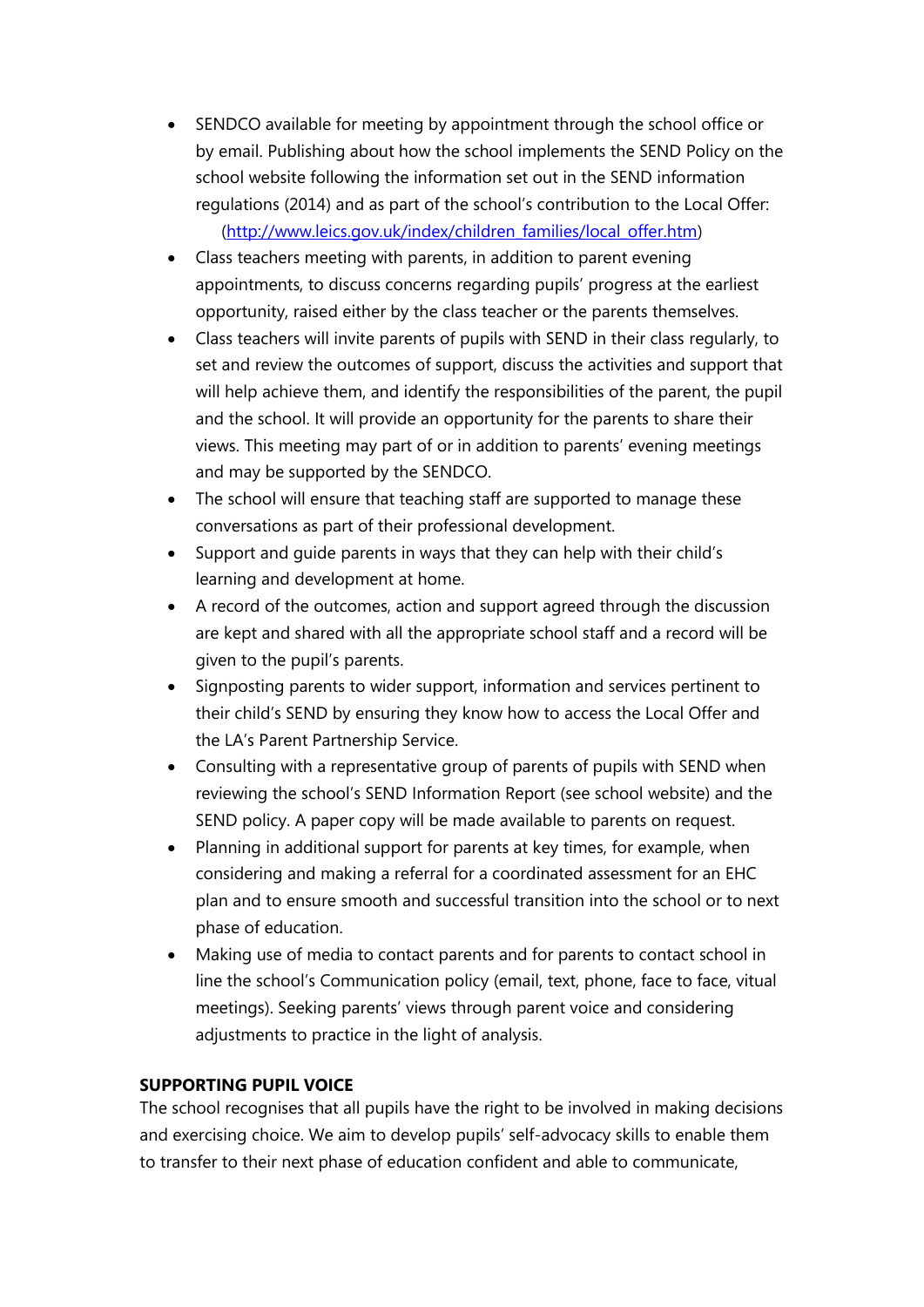convey, negotiate or assert their own interests, desires, needs, and rights becoming increasingly able to make informed decisions about their learning and future and take responsibility for those decisions. How the school will do this:

- Self-knowledge is the first step towards effective self-advocacy so, with their parents, we will support pupils to understand their strengths, needs and approaches to learning that are particularly successful for them and to have the confidence to voice their concerns, hopes and aspirations.
- Wherever possible and in an age appropriate manner, pupils with SEND are involved in monitoring and reviewing their progress are and as fully as possible in making decisions about future support and provision.
- All staff will actively listen to and address any concerns raised by children themselves.
- Planning in additional support for pupils at key times, for example, when considering and making a referral for a coordinated assessment for an EHC plan and to ensure smooth and successful transition into the school or to next phase of education.
- Pupils are also provided with additional support to contribute as fully as possible in their Annual Review. This can be, for example, by attending part of the review meeting in person, preparing a statement to be shared at the meeting, using a peer advocate to support them in the meeting or by preparing a recorded presentation to share at the meeting.

## **SUPPORTING PUPILS AT SCHOOL WITH MEDICAL CONDITIONS**

The school recognises that pupils at school with medical conditions should be properly supported so that they have full access to education, including school trips and physical education. Some children with medical conditions may be disabled and where this is the case the school will comply with its duties under the Equality Act 2010.

Some may also have special educational needs (SEND) and may have a statement, or Education, Health and Care (EHC) plan which brings together health and social care needs, as well as their special educational provision where the SEN Code of Practice (2014) is followed. Arrangements in place in schools to support pupils at school with medical conditions are detailed with the school's policy for Supporting Pupils with Medical Conditions.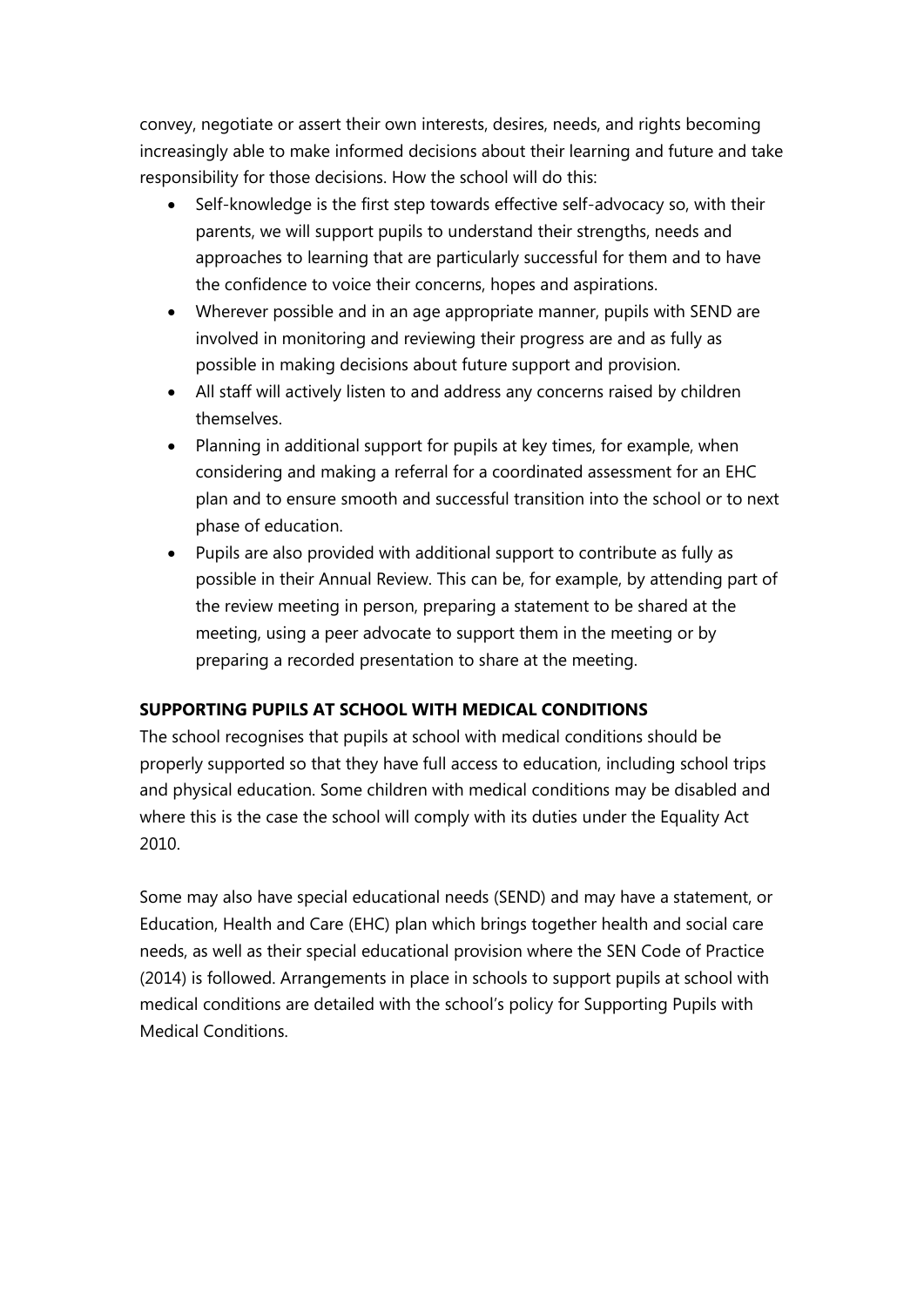#### **MONITORING AND EVALUATION OF SEND**

The school regularly and carefully monitors and evaluates the quality and effectiveness of provision for all pupils including those with SEND. This is done through scrutiny of data related to the achievement of pupils with SEND, work scrutiny, observation and sampling of parent and pupil questionnaires. The school's SEND Governor also has a role in scrutinising the findings of the school's selfevaluation and relevant Government data as part of the Governing body's process of monitoring the effectiveness of the school's SEND Policy.

#### **TRAINING**

To maintain and develop the quality of teaching and provision to respond to the strengths and needs of all pupils, all staff are encouraged to undertake training and development. Training needs of staff are identified through the school's selfevaluation process. All teachers and support staff undertake an induction process on taking up a post and this includes a meeting with the SENDCO to explain the systems and structures in place around the school's SEND provision and practice and to discuss the needs of individual pupils. The school's SENDCO regularly attends the St Thomas Aquinas Trust SENDCO Network meetings in order to keep up to date with local and national updates in SEND.

### **FUNDING FOR SEN AND ALLOCATION OF RESOURCES**

The school's core budget is used to make general provision for all pupils in the school including pupils with SEND. In addition, every school receives an additional amount of money to help make special educational provision to meet children's SEND. This is called the 'notional SEN budget'.

The amount in this budget is based on a formula, which is agreed between schools and the local authority. The government has recommended that schools should use this notional SEN budget to pay for a certain proportion of special educational provision to meet a child's SEND. If the school can show that a pupil with SEND needs more special educational provision, it can ask the local authority to provide top-up funding to meet the cost of that provision. Where the local authority agrees, the cost is provided from funding held by the local authority in their high needs block. Schools are expected to use this funding to make provision for that individual pupil.

The school may also make use of Pupil Premium Funding where a pupil is registered as SEND and is also in receipt of Pupil Premium grant to address the needs of these pupils and enhance learning and achievement.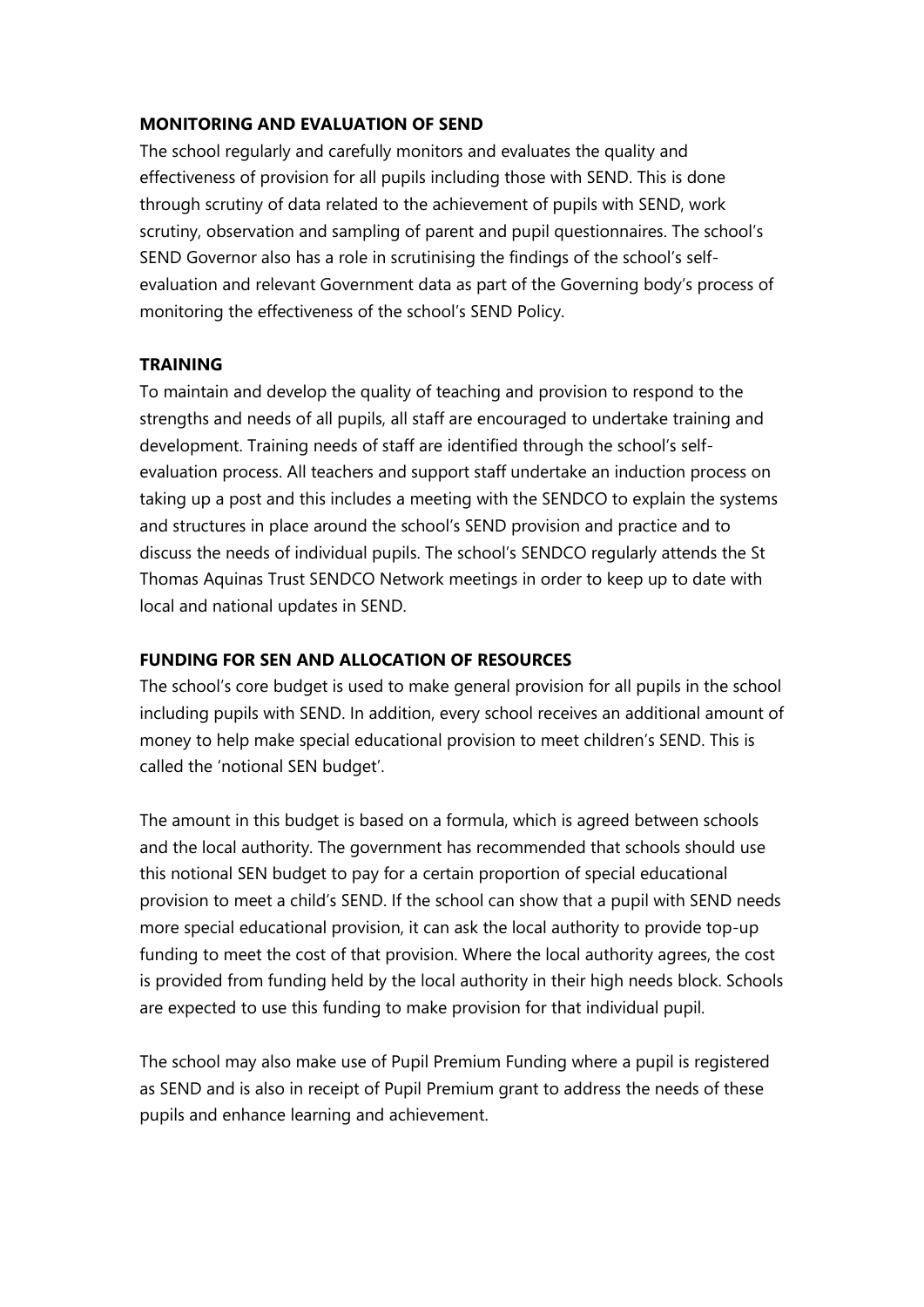Each term, in consultation with the Headteacher and class teachers, the SENDCOs will map the targeted provision in place for pupils on the SEND record to show how resources are allocated and to monitor the cost of the whole of our SEND provision.

## **ROLES AND RESPONSIBILITIES SENDCO**

The key responsibilities of the SENDCO are taken from the SEND 0- 25 Code of Practice (2014) and include:

- Overseeing the day-to-day operation of the school's SEND policy
- Coordinating provision for children with SEND
- Liaising with the relevant Designated Teacher where a looked after pupil has SEND Advising a on the graduated approach to providing SEND support
- Advising on the deployment of the school's delegated budget and other resources to meet pupils' needs effectively
- Liaising with parents of pupils with SEND
- Liaising with early years providers, other schools, educational psychologists, health and social care professionals, and independent or voluntary bodies
- Being a key point of contact with external agencies, especially the local authority and its support services
- Liaising with potential next providers of education to ensure a pupil and their parents are informed about options and a smooth transition is planned
- Working with the Headteacher and school governors to ensure that the school meets its responsibilities under the Equality Act (2010) with regard to reasonable adjustments and access arrangements
- Ensuring that the school keeps the records of all pupils with SEND up to date.

## **LOCAL GOVERNING BODY AND HEADTEACHER**

The Governing Body will, in line with SEND Information Regulations, publish information on the school's website about the implementation of the school's policy for pupils with SEND. The information published will be updated annually and any changes to the information occurring during the year will be updated as soon as possible.

A member of the Governing Body is appointed to have specific oversight of the school's arrangements for SEND and disability and to ensure that the full governing body is kept informed of how the school is meeting the statutory requirements The Headteacher, SENDCO and governing body will establish a clear picture of the resources that are available to the school and will consider the strategic approach to meeting SEND in the context of the total resources available.